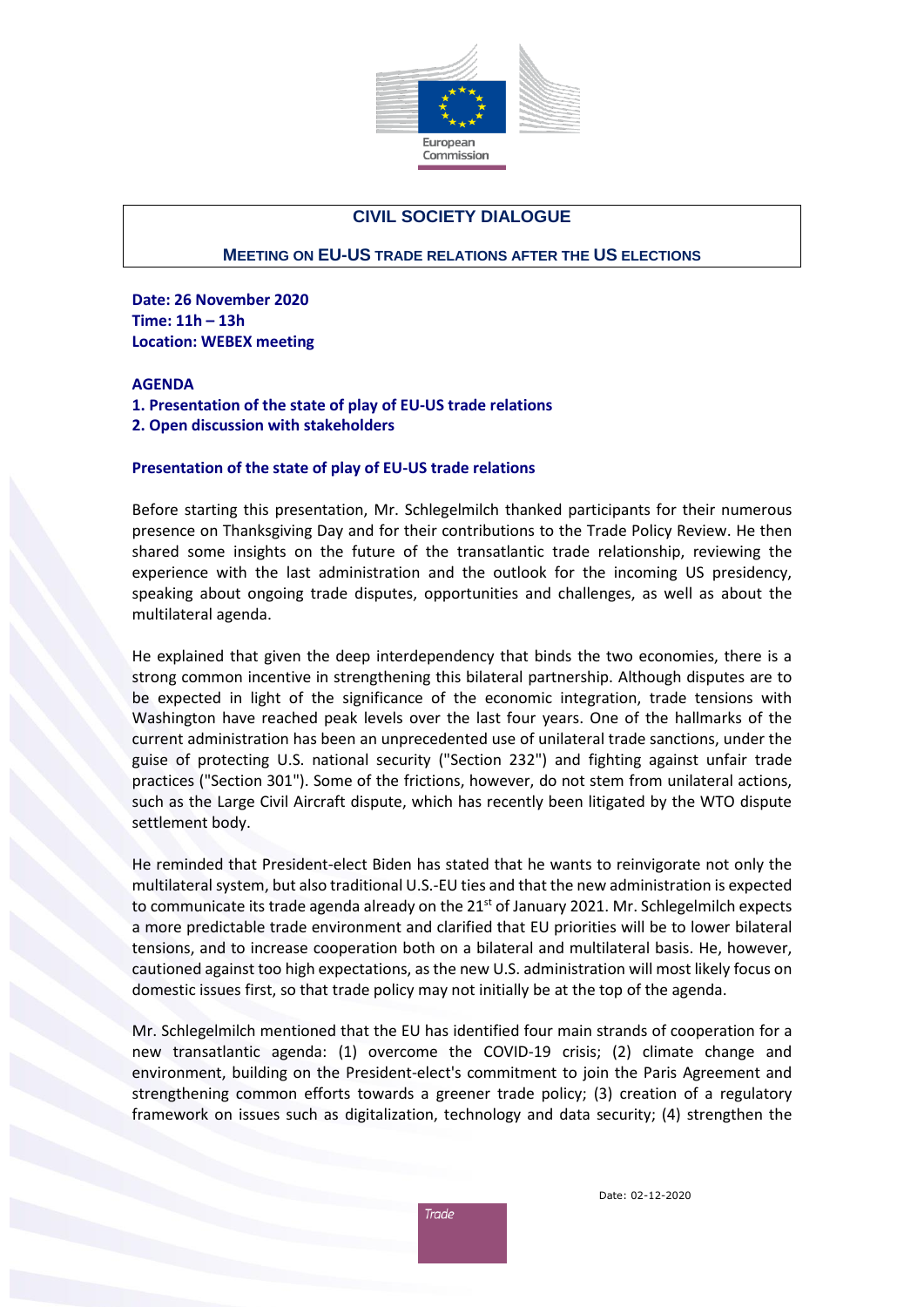multilateral trade system and reform the WTO. Looking at the global landscape, the rise of emerging economies and their increasing role in standards setting, he also considered that the US and the EU, with their significant shared values, should remain natural allies.

Mr. Schlegelmilch then gave an overview on the main ongoing EU-US trade disputes. On the Large Civil Aircraft dispute, he underlined that the EU is very aware of the damage caused by the retaliatory measures on both sides of the Atlantic, but that the EU measures were needed to induce U.S. compliance and to intensify negotiations for a settled solution, so that tariffs on both side can be lifted as soon as possible. He clarified that the settlement discussion includes future disciplines, also in light of other emerging players.

On the "Steel and Aluminum" dispute (Section 232), Mr. Schlegelmilch underlined that the EU cannot accept EU exports to the US of steel and aluminum to constitute any national security threat to the U.S. The EU therefore also had to impose countermeasures, which it would lift as soon as the US lifts its tariffs.

Further, he reminded that some other disagreements need to be settled in the short term, before they gain momentum. This is the case of the Digital Services Tax controversy, where a number of Member States intend to collect taxes on digital services and the U.S. has threatened to apply Section 301 tariffs in response. In the EU's view, a solution needs to be found in the framework of the OECD. Another dispute relates to U.S. plans to withdraw concessions under the WTO Government Procurement Agreement for "essential medicines", which could have significant repercussions on this integrated market.

In terms of positive agenda on which the EU would like to focus with the U.S., Mr. Schlegelmilch mentioned first the trade facilitation package that was being discussed in the European Parliament on 26 November; the possibility to set up a Trade and Technology Council (TTC); some progress on regulatory and SPS-related issues and a common multilateral agenda, including WTO reform, sustainable development, the WTO rulebook and the trilateral cooperation with Japan.

Mr. Schlegelmilch concluded by stressing the crucial role of the civil society in shaping the transatlantic agenda, and thanked participants for their valuable input.

## **Discussion and Q&A**

**Copa-Cogeca (European Farmers)** strongly supported the transatlantic trade relationship and hoped for further cooperation on standards. It also supported the EU's efforts to reform the WTO. Regarding the Airbus-Boeing dispute, it expressed that it is in favour of a tariff deescalation, starting with removal of tariffs on non-aircraft products. It offered support of civil society to contribute to this process.

**The European Economic and Social Committee (EESC)** welcomed the positive prospects for the transatlantic relationship and highlighted the urgency with China moving forward. It asked what lessons have been learned from the previous TTIP negotiations, and how the Commission can build on them to make progress.

**SpiritsEUROPE** underscored that spirits producers have been at the centre of the two major bilateral trade disputes(steel and aluminium and Airbus/Boeing), and asked about the prospects of resolving these disputes. Further it mentioned that it sees important scope for regulatory cooperation and asked about prospects in that area.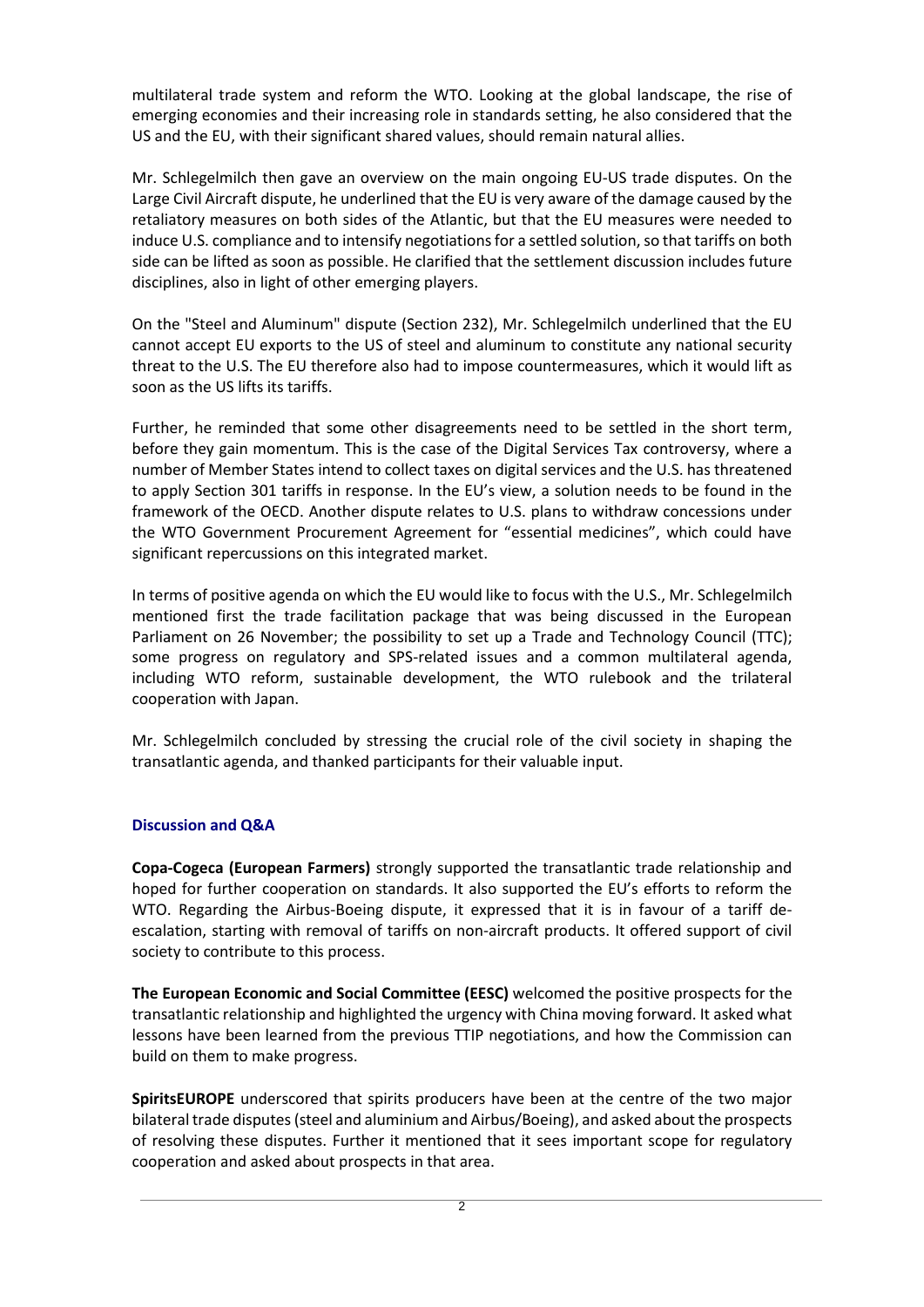On prospects to settle the aircraft dispute, **Mr. Schlegelmilch** explained that, while he cannot speak for the US administration, this is indeed a priority with both sides working very hard to find a solution as soon as possible (thus not waiting for the new Biden administration). The main objective is to make sufficient progress to convince both parties that tariffs are no longer needed to come to a final mutually satisfactory outcome. He explained that the EU will also engage early on with the Biden administration on the tariffs on Steel and Aluminium, but that these remain popular on both sides of the political spectrum in the U.S., despite their incorrect legal basis. The situation may change as of June 2021, when the EU will be able to use its full rebalancing rights. He concluded that the EU will do what it takes to solve these issues as quickly as possible.

Finally, Mr. Schlegelmilch underlined that the EU does not intend to pick up a major project like the TTIP negotiations. These negotiations failed largely because the EU had not been able to dissipate fears of constituencies regarding the protection of EU standards (on environment, food safety etc). He clarified that DG TRADE intends to focus on positive agenda on a more granular basis. The lobster deal is symbolic in this regard, as it created goodwill to work on other files.

**The Confederation of Danish Industry** raised concern regarding new "Buy America" provisions, underlining the importance to prevent such new measures, but also to be informed at an early stage.

**The Bureau Européen des Unions de Consommateurs (BEUC)** called for transparency regarding any proposal relating to the Trade and Technology Council (TTC) and was interested in knowing what topics would be covered and which services would be involved (as topics go beyond trade). Regarding SPS, it inquired whether the EU intends to build on past discussions (apples and pears, mollusks…) or whether it intends to add other issues on the agenda.

**The Confédération des Syndicats Chrétiens** noted that the EU will need major trade players on board if it wants to go forward with a Carbon Border Adjustment Mechanism (CBAM) and asked whether the EU intends to put this prominently on the agenda with the US.

**Mr. Schlegelmilch** reassured that the EU is closely following US messages on "Buy America", which were prominent in the election campaign and are of bipartisan nature. He considered that, while the importance of open government procurement is obviousfrom an economic point of view (open markets, saving tax payers money, fighting corruption etc.), the current predominant feeling in the U.S. is that tax payer's money should be spent locally. Should the U.S. go forward with new Buy America measures, the EU will need to react, also taking into the account the needs of EU stakeholders.

On the TTC, Mr. Schlegelmilch explained that there is no finalized text proposal yet. This is still being shaped. The TTC should bring together relevant Commissioners and U.S. counterparts to discuss topics including investment screening, export measures (national security), standards (e.g. on electronic cars, telecom). The Commission will also need to discuss with the new Biden administration on cooperation in the digital space that may go beyond the TTC. On SPS, Mr. Schlegelmilch reiterated that EU standards are not up for negotiations and that we have to address the extremely slow progress in the U.S. on many of the EU applications for exports to US (e.g. apples and pears, despite positive scientific outcome). There has been some progress on mollusks.

On CBAM, Mr. Schlegelmilch stressed that this is a key aspect of the green agenda: to pursue its very ambitious climate objectives, the EU needs to find a way to avoid carbon leakage. From a trade standpoint, this is a complex issue, as the CBAM must be shaped in a WTO-compatible way and not be protectionist. He underlined that the EU intends to reach out to the U.S. on this issue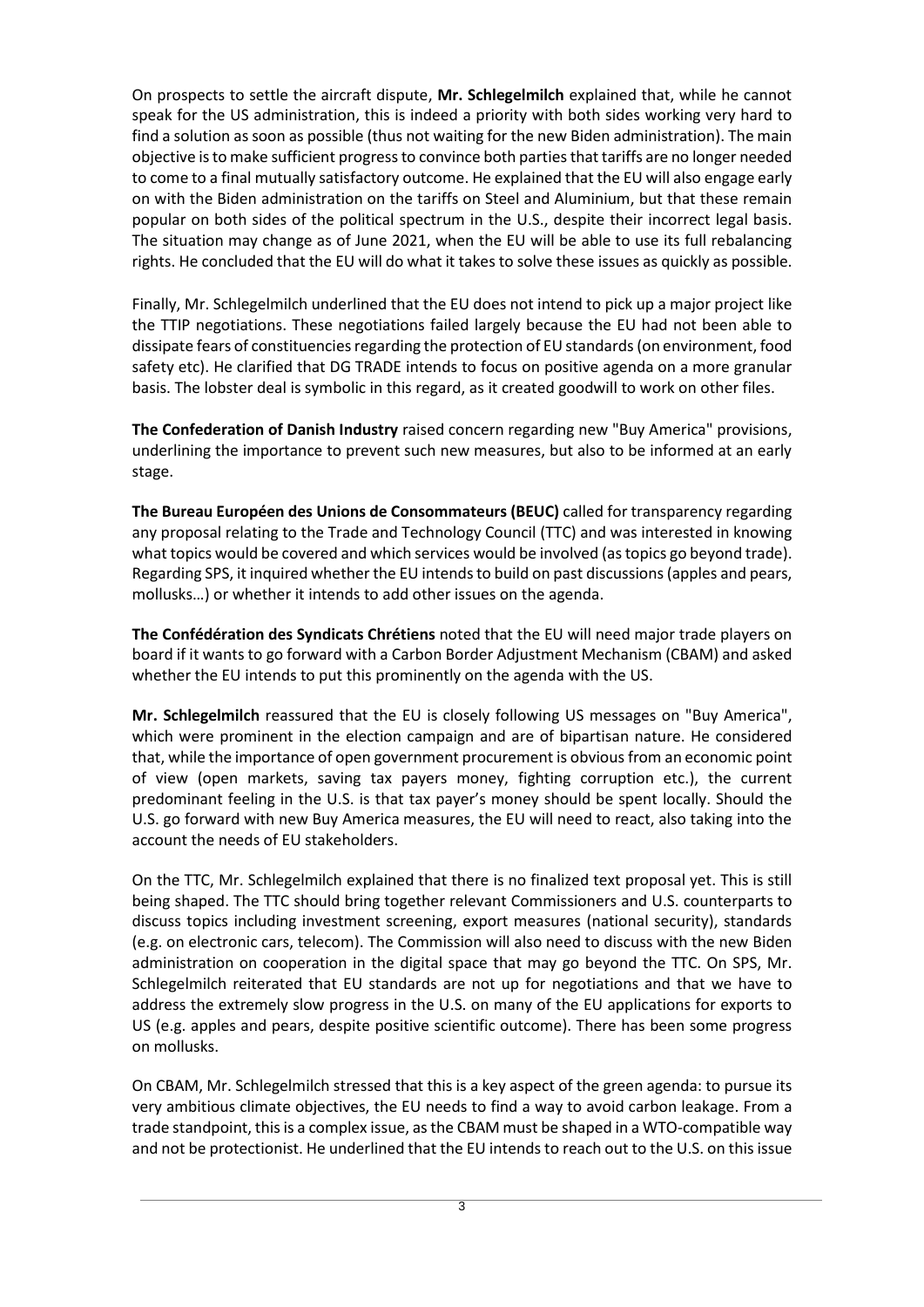early on. He reminded that there will also be other issues on which the EU may need to exchange with the U.S., including topics where the U.S. is ahead of the EU (e.g. on deforestation).

**The European Services Forum** underlined the importance of the transatlantic trade relationship. He asked about the prospects of a digital trade agreement with the U.S. and whether the EU planned to work with the U.S. to move forward on the e-commerce file in the WTO.

**DIGITALEUROPE** inquired about cooperation on data flows and on convincing more WTO member States to join the Information Technology Agreement. It also inquired about the role the civil society could play in the framework of a TTC and whether the current Information Society dialog would be absorbed by this platform, or if both fora would operate in parallel.

**FoodDrinkEurope** underlined that its members are seriously hurt by the countermeasures in the aircraft disputes and asked about prospects and timeline for resolution of the disputes.

**Mr. Schlegelmilch** replied that the entire digital space will be an area for cooperation with the US, with the TTC as one element. The main objective of this forum is to give top-down political steer on what should be achieved in the digital realm. Whereasthe Information Society Dialogue has different lines of work, Mr. Schlegelmilch expected it to be involved in the TTC work. He considered that prospects of an EU-U.S. digital trade agreement are unclear at this stage, as this would need to be discussed with the new administration first. He recalled that cooperation between the EU and the U.S. was already ongoing in the framework of the WTO e-commerce discussions, but that some major challenges remain in fields like data localization and data flows. Achieving a meaningful outcome in these areas would require repair of the WTO first. On finding a solution to the aircraft dispute, he considered that there is a window with the present U.S. administration, but reminded that this depends on both sides.

**The Lithuanian Investors Association** referred to the EU's high standards and queried whether there will be initiatives on standards harmonization.

**Tobacco Europe** asked on which basis the Commission decided that there were alternative to the products on the EU retaliation list. Should this trade dispute last a longer period of time, it also inquired whether the Commission would consider a "carrousel system" in order to swap the tariff lines targeted by the additional tariffs to ease the burden on the affected industries and consumers.

**Humane Society International** asked about prospects of the EU pushing the Trade and Sustainable Development agenda with the new U.S administration, in particular in relation to animal welfare and wildlife protection.

**Mr. Schlegelmilch** recognized that standards are a key issue for the future of the transatlantic relationship. After explaining the different EU and US approaches in this respect, which make agreement difficult on these issues (cf. TTIP), he emphasized the importance to achieve progress, also in the global context, possibly focusing first on sectors in which there are no standards in place yet. He reminded that this debate is not new: in 2018, the EU already made some proposals to the U.S. in terms of conformity assessment and standards, without tangible result so far, but some groundwork has been done. On financial services cooperation works better already.

On the question of the selection of products on the EU aircraft countermeasures list, he clarified that the EU looked at the existence of alternative sources, but also at other considerations, such as the capacity to induce the U.S. to comply with the WTO ruling. While acknowledging that compensatory tariffs will always hurt companies and consumers, Mr. Schlegelmilch explained that the EU does not intend to rotate the products on the list (as the US does) because it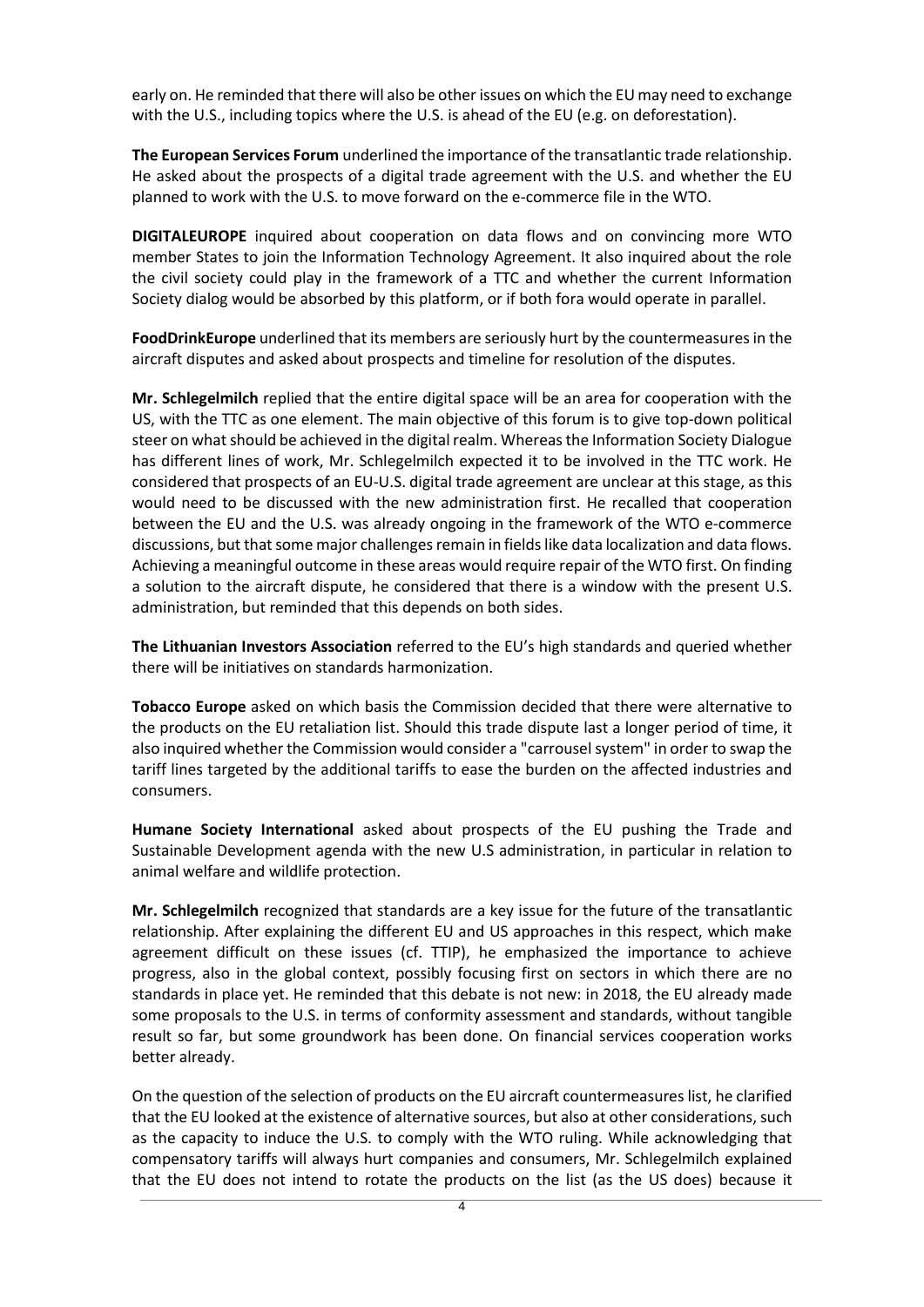considers this is not in line with the WTO authorization. Finally, on trade and sustainable development and animal welfare, he confirmed that the Commission is aware of expectations and that it will need to see what can be done with the new US administration, knowing that the current administration showed little interest.

**IFPI** inquired whether the EU intends to discuss copyright standards with the U.S., including broadcast rights for recorded music, where it considers the U.S. level of protection lower than the international standard.

**Orgalim** referred to the pending Section 232 investigations on transformers and cranes and inquired whether the Biden administration may adopt a different approach on these tariffs.

**Mr. Schlegelmilch** confirmed that the Commission is aware of these long standing IP issues and considered that whether progress can be made will depend mainly on the stance of the new U.S. administration. Regarding the ongoing Section 232 investigations and measures, he hoped that the new administration will not impose such tariffs and roll back existing ones, as national security is a very delicate argument to raise in trade and can easily be abused.

**Greenpeace European Unit** inquired about the future of the Environmental Goods Agreement.

**FratiniVergano** inquired whether the EU would consider revising its list of countermeasures in the Boeing case in case the U.S. applies the "carousel" regarding its list of countermeasures in the Airbus dispute.

**Mr. Schlegelmilch** replied that the EU remains very committed to the Environmental Goods Agreement (EGA). Negotiations could not be completed so far, but this may change in view of the increasing importance of the Climate agenda. Moreover, some of the EGA provisions have obtained even more relevance over the last couple of years (e.g. services, transparency, development…). On the "carousel" he clarified that, in case the aircraft dispute cannot be resolved by that time, the next US review is indeed foreseen around February 2021, but the EU will strongly urge the U.S. not to go forward with the carousel.

**EBU-UER (European Broadcasting Union)** underlined that the U.S. (under the Obama administration) has developed an elaborate digital trade concept, and inquired whether there is a willingness on the EU side to engage with Biden's administration on a broader approach to digital trade, despite the challenges that need to be tackled in this area (e.g. *Schrems II).*

**Mr. Schlegelmilch** replied that it is important to get our own policy right and to keep in mind that the policy in this area is evolving dynamically, also in the U.S., with a lot of ongoing legal action. He explained that it is crucial to keep communicating with our U.S. counterparts (and other international partners) on these issues (including competition/level playing field, privacy, values). He reminded that it will take some time for the new administration and USTR to be operational, but considered that the first months next year will be very intense in terms of policy development.

Finally, **Fédération Européenne des Fabricants d'Aliments Composés** reminded that its members are suffering from the most recent retaliatory tariffs. It referred to the targeted bilateral agreement on agri-food that has been concluded in the past (i.e. the 2018 agreement on soy imports). While referring to the absence of a mandate to negotiate an agreement on agriculture, it inquired whether some progress could be made on a limited tariff deal or on SPS/TBT related issues.

**Mr. Schlegelmilch** replied that the EU does not intend to pursue limited tariff deal in the near future as the mandate for tariff negotiations is limited to industrial goods tariffs (while these